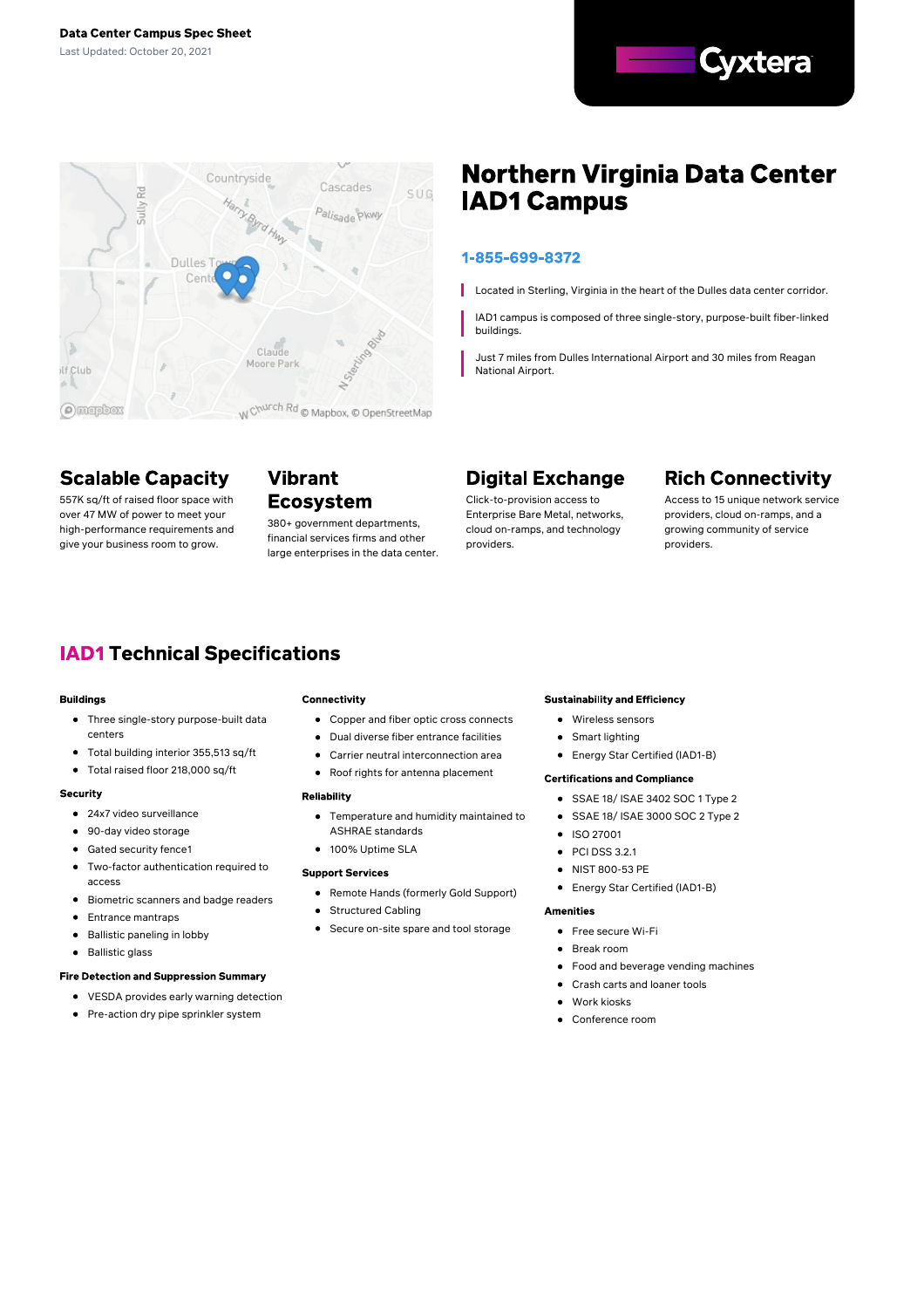## **IAD1 Provider List**



For a full list of providers, please visit our [Marketplace](https://marketplace.cyxtera.com/providers).

# **IAD1 Campus Pod Details**

IAD1-A

45901 Nokes Blvd., Sterling, VA, 20166

| <b>Utility Power</b>      | <b>7.5 MW</b> | <b>Generator Configuration</b> | $N+1$             |
|---------------------------|---------------|--------------------------------|-------------------|
| <b>UPS Capacity</b>       | <b>5.6 MW</b> | <b>Fuel Capacity</b>           | 18,500 Gal        |
| <b>UPS Configuration</b>  | $N+2$         | <b>Cooling Configuration</b>   | $N+1$             |
| <b>Generator Capacity</b> | 7.8 MW        | <b>Cooling Capacity</b>        | <b>1.560 Tons</b> |

# IAD1-B

45845 Nokes Blvd., Sterling, VA, 20166

#### **Power and Capacity**

**Power and Canacity** 

| <b>Utility Power</b>      | <b>10.0 MW</b> | <b>Generator Configuration</b> |
|---------------------------|----------------|--------------------------------|
| <b>UPS Capacity</b>       | 6 MW           | <b>Fuel Capacity</b>           |
| <b>UPS Configuration</b>  | $N+1$          | <b>Cooling Configuration</b>   |
| <b>Generator Capacity</b> | <b>12.0 MW</b> | <b>Cooling Capacity</b>        |

## IAD1-C

21110 Ridgetop Circle, Sterling, VA, 20166

#### **Power and Capacity**

| <b>Utility Power</b>      | <b>16.0 MW</b> |
|---------------------------|----------------|
| <b>UPS Capacity</b>       | 13.5 MW        |
| <b>UPS Configuration</b>  | $N+1$          |
| <b>Generator Capacity</b> | <b>22.0 MW</b> |

| <b>Generator Configuration</b> | $N+1$       |
|--------------------------------|-------------|
| <b>Fuel Capacity</b>           | 70,000 Gal. |
| <b>Cooling Configuration</b>   | $N+2$       |
| <b>Cooling Capacity</b>        | 3,750 Tons  |

 $N + 1 + 1$ 12,000 Gal

 $N+1$ 

**1,600 Tons**